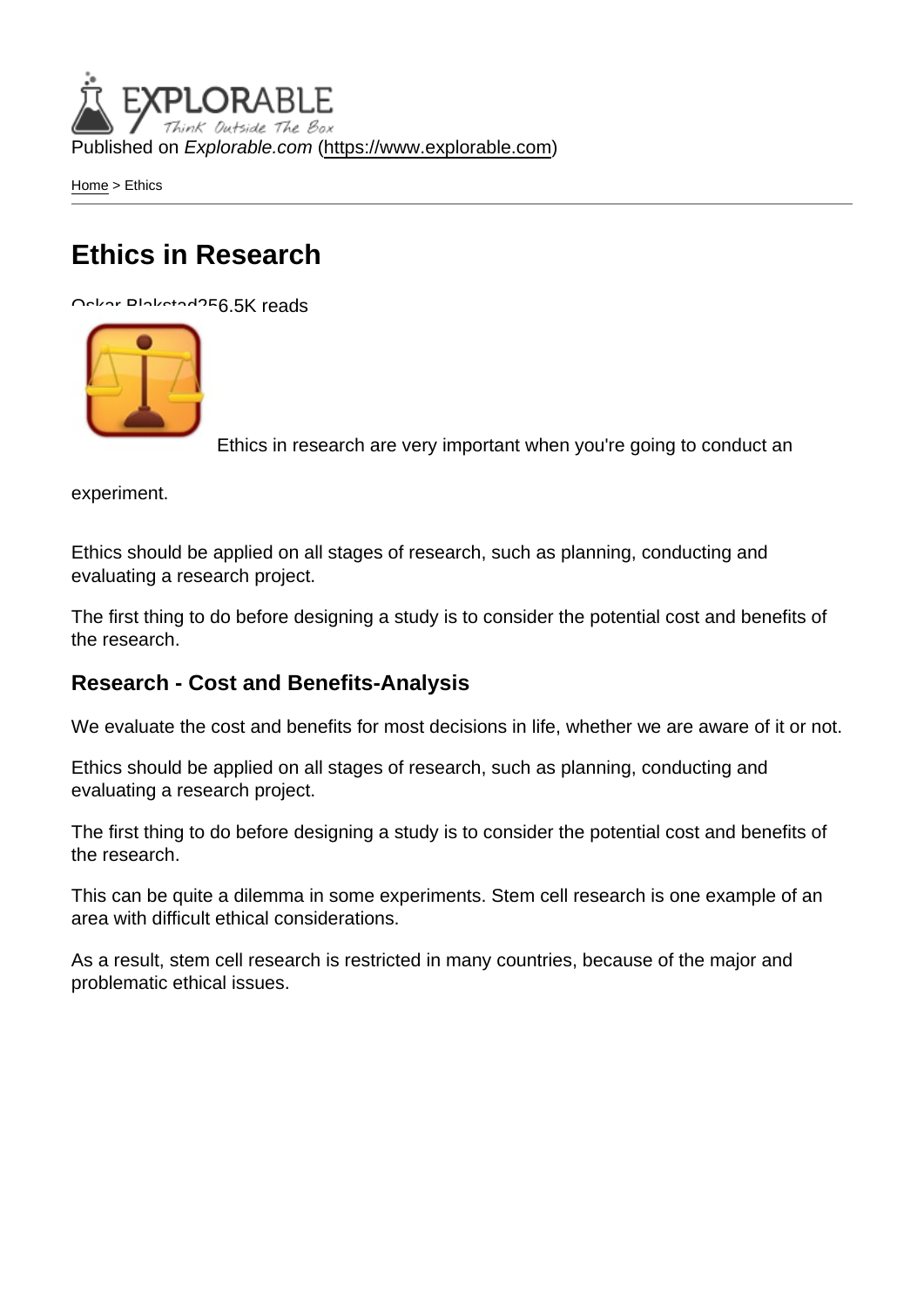## Ethical Standards - Researchers Should...

- avoid any risk of considerably harming people, the environment, or property unnecessarily. The [Tuskegee Syphilis Study](https://www.explorable.com/tuskegee-syphilis-study)  $_{[1]}$  is an example of a study which seriously violated these standards.
- $\bullet$  not use [deception](https://www.explorable.com/deception-and-research)  $_{[2]}$  on people participating, as was the case with the ethics of the [Stanley Milgram Experiment](https://www.explorable.com/milgram-experiment-ethics) [3]
- $\bullet$  obtain [informed consent](https://www.explorable.com/informed-consent-policy)  $A_1$  from all involved in the study.
- $\bullet$  preserve [privacy and confidentiality](https://www.explorable.com/privacy-in-research)  $[5]$  whenever possible.
- take special precautions when involving populations or [animals](https://www.explorable.com/animals-in-research)  $[6]$  which may not be considered to understand fully the purpose of the study.
- not offer big rewards or enforce binding contracts for the study. This is especially important when people are somehow reliant on the reward.
- not [plagiarize](https://www.explorable.com/academic-plagiarism) [7] the work of others
- not skew their conclusions based on [funding](https://www.explorable.com/research-grant-funding) [8].
- not commit [science fraud](https://www.explorable.com/science-fraud) [9], [falsify research](https://www.explorable.com/scientific-falsification) [10] or otherwise conduct scientific [misconduct](https://www.explorable.com/scientific-misconduct) [11]. A con-study, which devastated the public view of the subject for decades, was the [study of selling more coke and popcorn by unconscious ads](https://www.explorable.com/subliminal-messages) [12]. The researcher said that he had found great effects from subliminal messages, whilst he had, in fact, never conducted the experiment.
- not use the position as a [peer reviewer](https://www.explorable.com/peer-review-process)  $[13]$  to give [sham peer reviews](https://www.explorable.com/sham-peer-review)  $[14]$  to punish or damage fellow scientists.

Basically, research must follow all [regulations](https://www.explorable.com/research-regulations) [15] given, and also anticipate possible ethical problems in their research.

[Competition](https://www.explorable.com/competition-in-science) [16] is an important factor in research, and may be both a good thing and a bad thing.

[Whistleblowing](https://www.explorable.com/whistleblowers-in-science)  $117$  is one mechanism to help discover misconduct in research.

Source URL: https://www.explorable.com/ethics-in-research?gid=1585

Links

[1] https://www.explorable.com/tuskegee-syphilis-study